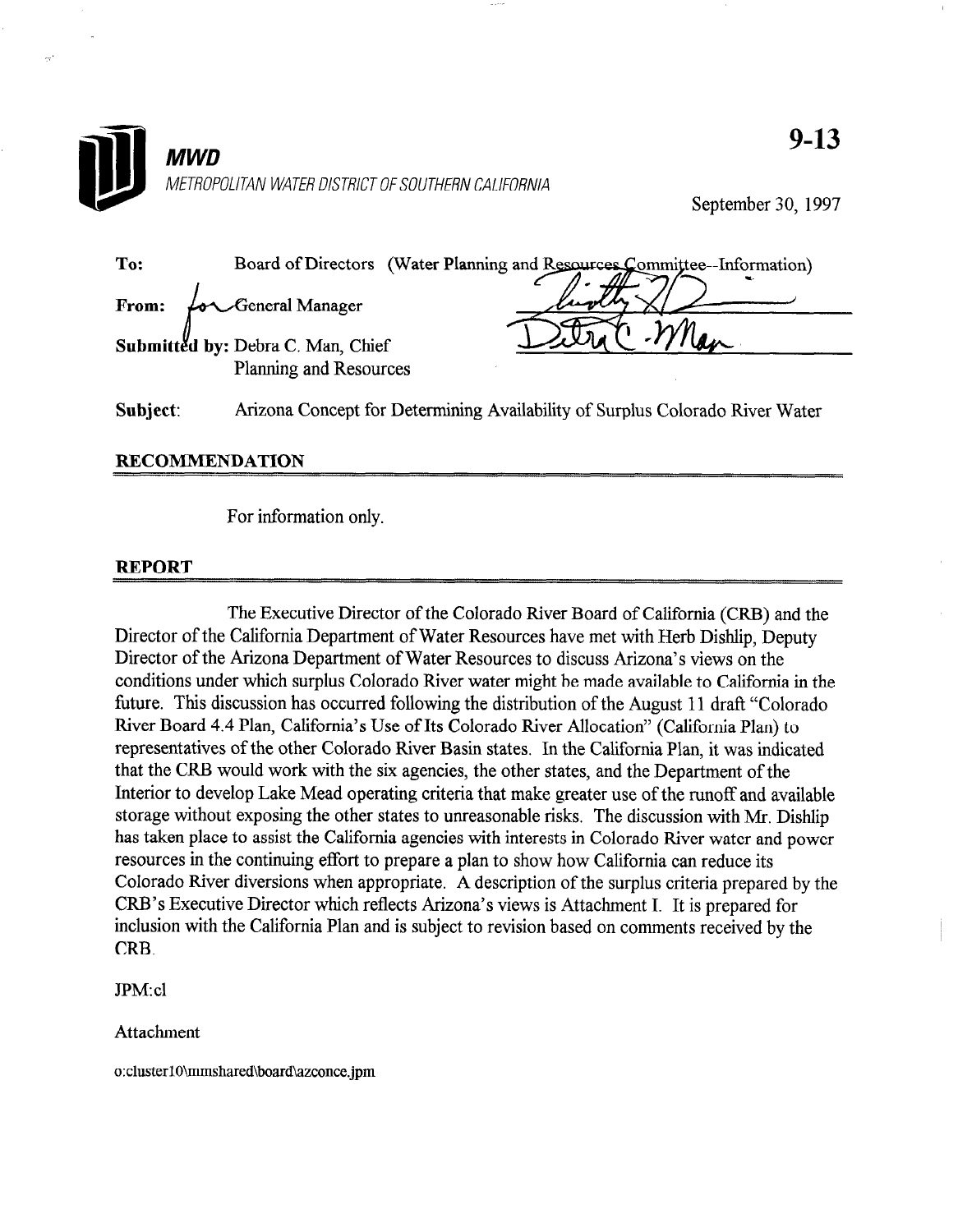## Attachment I Colorado River Board 4.4 Plan

The delivery of surplus water to the Colorado River mainstream users in the Lower Basin will be based upon the having "long-term" and "interim" surplus criteria for the operation of Lake Mead. The long-term operating criteria establishes the base condition for providing surplus water to the Colorado River mainstream users; whereas, the interim criteria is a result of California's 4.4 Plan and a objective the Colorado River Basin states to keep the Colorado River Aqueduct full while the California agencies implement programs to keep the Colorado River Aqueduct full from within its annual apportionment of Colorado River water.

Based upon the above, the release of water from Lake Mead will be based upon reservoir operating criteria that would make water available to Colorado River mainstream users at four levels of supply. The first three levels would provide limited surplus water deliverfes to Colorado River mainstream users in the United States and the fourth level would limit the consumptive use of the mainstream users to 7.5 MAF, the "basic" apportionment of the Lower Division states. To implement these four levels of releases from at Lake Mead and in consideration of the desires of the other Colorado River Basin states, the operating criteria making surplus water available to the mainstream users would be based upon: 1) the avoidance of future hydrologic spills; 2) the high probability that with firm and non-firm transfers being implemented by California, the Colorado River Aqueduct can be kept full with surplus water; and 3) the proposed surplus strategy negates the need for California to bank conserved water in the mainstream reservoirs.

The following describes the reservoir operating criteria for the four levels of releases from Lake Mead during the interim phase, through the year \_\_\_\_:

1) The firat level of surplus, termed the base level, is based on hydrology and is a 'spiI1 avoidance type of surplus condition. The range for such a surplus condition would not necessarily be limited to a flood control or a one year look-ahead type of spill avoidance criterion; rather it could be a multiple year look-ahead type of surplus strategy. The first level surplus would not be contingent upon California's. development of a 4.4 Plan: however, the actual surplus strategy that would be acceptable to Arizona for the first level surplus, might be influenced by California's Plan and California's commitment to reduce its use of Colorado River water. At the first level, all surplus demands within the United States, including off-stream banking, would be honored to the extent that such demands are within the quantity of water that would spill. The quantity of water that would be expected to spill is dependent upon the selected first level criteria (e.g., a five year look-ahead spill avoidance criteria). Under this type of surplus strategy for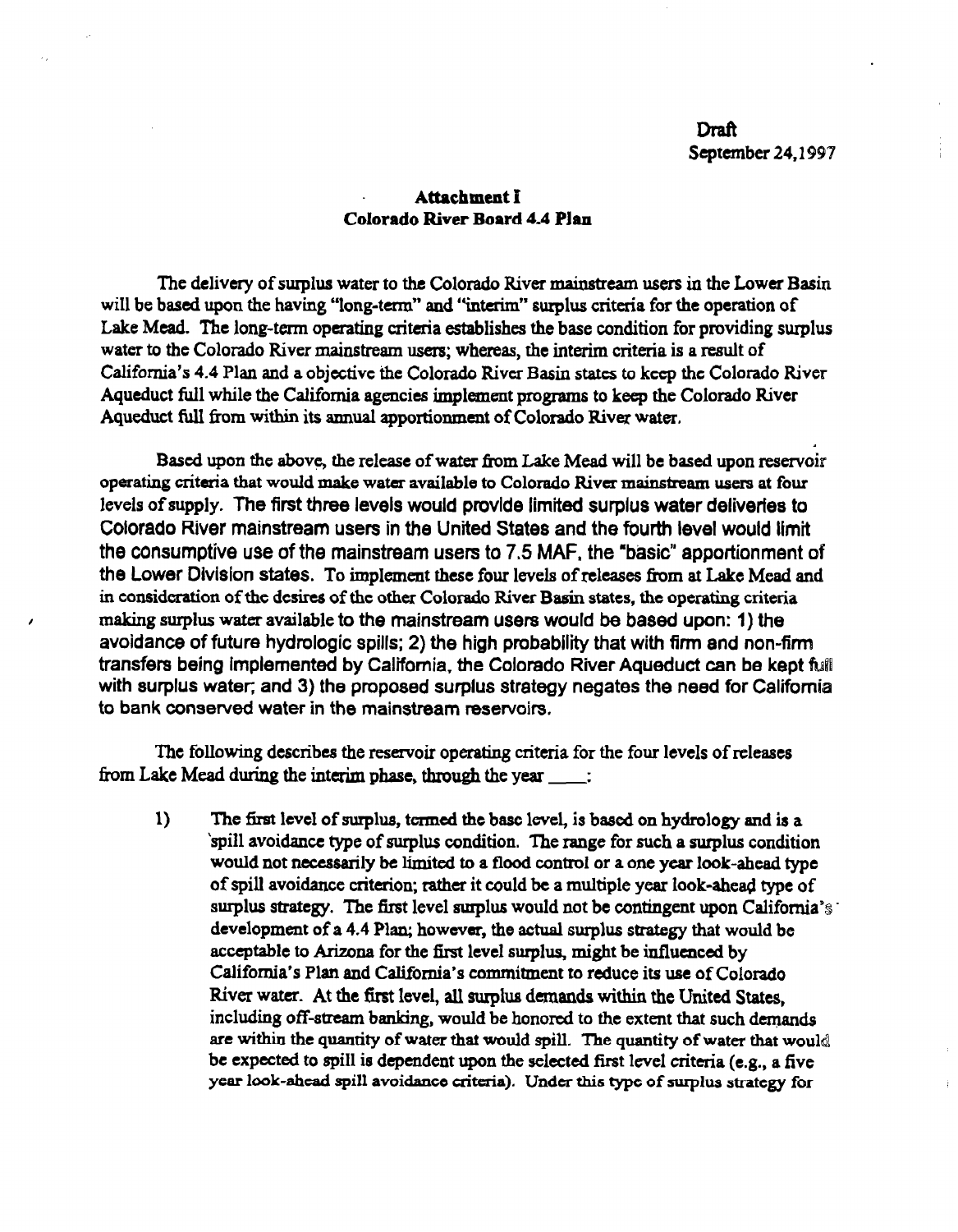the first level, the demand for surplus water within the Lower Basin does not govern the volume of surplus water to be made available; rather the volume of water expected to be spilled would dictate the volume of the surplus. This is characterized as a limited surplus strategy, where, in some years, the quantity of surplus water made available would not be sufficient to satisfy all of the water demands within the United States.

A surplus condition, pursuant to the 1944 Mexican Water Treaty, might be based upon a different criterion than the one used for water users within the United States. For Mexico, the occurrence of actual flood control releases might dictate when a surplus condition exists under the Mexican Water Treaty. Under a surplus condition for Mexico, Mexico would be able to schedule the delivery of 1.7 maf.

- 2) The second level of surplus, although possibly based on a specific set of criteria, would be driven by municipal and industrial (M&I) demands within California. and the quantity of water that is needed to keep the Colorado River Aqueduct till. For the second level of surplus, no water would be made available for off-stream banking or agricultural uses that are above the agricultural agencies "basic" entitlements. Arizona considers that the opportunity to receive water at the second level is directly tied to California's 4.4 Plan and that all water used at the second level must be used to fill the Colorado River Aqueduct and meet M&I demands. The quantity of water to be made available would be based upon California's 4.4 maf plan, and as such, would be for a specific quantity of water that is annually tied to the quantity of water available from core transfers from the agricultural areas to the coastal plain.
- 3) The third level of surplus is also tied to California's 4.4 Plan and is driven by the amount of water needed to annually fill the Colorado River Aqueduct. Water would be made available specifically to fill the Colorado River Aqueduct and met the M&I demands on the coastal plain. At the third level, the quantity of water to be provided under a surplus declaration would be limited to that amount needed to fill the Colorado River Aqueduct, after water from core transfers and dry-year options are in the Aqueduct. The quantity and mix of core transfers and dry-year options are subjects for discussion; however, dry-year options must be a component of the Plan to distinguish the quantity being made available at the third level from that quantity made available at the second level. The third level surplus is being characterized as a partial surplus. Here, as at the second level, the objective is to keep the Colorado River Aqueduct full and as such, operating criteria to determine the availability of surplus water are considered secondary to California's 4.4 Plan.
- 4) At the fourth level, no surplus water would be made available. Conditions on the Colorado River are such that the risk of future shortages is too large to draw water from reservoir storage to meet any demands above each state's "basic" apportionment (i.e., the consumptive use from the mainstream of the Colorado